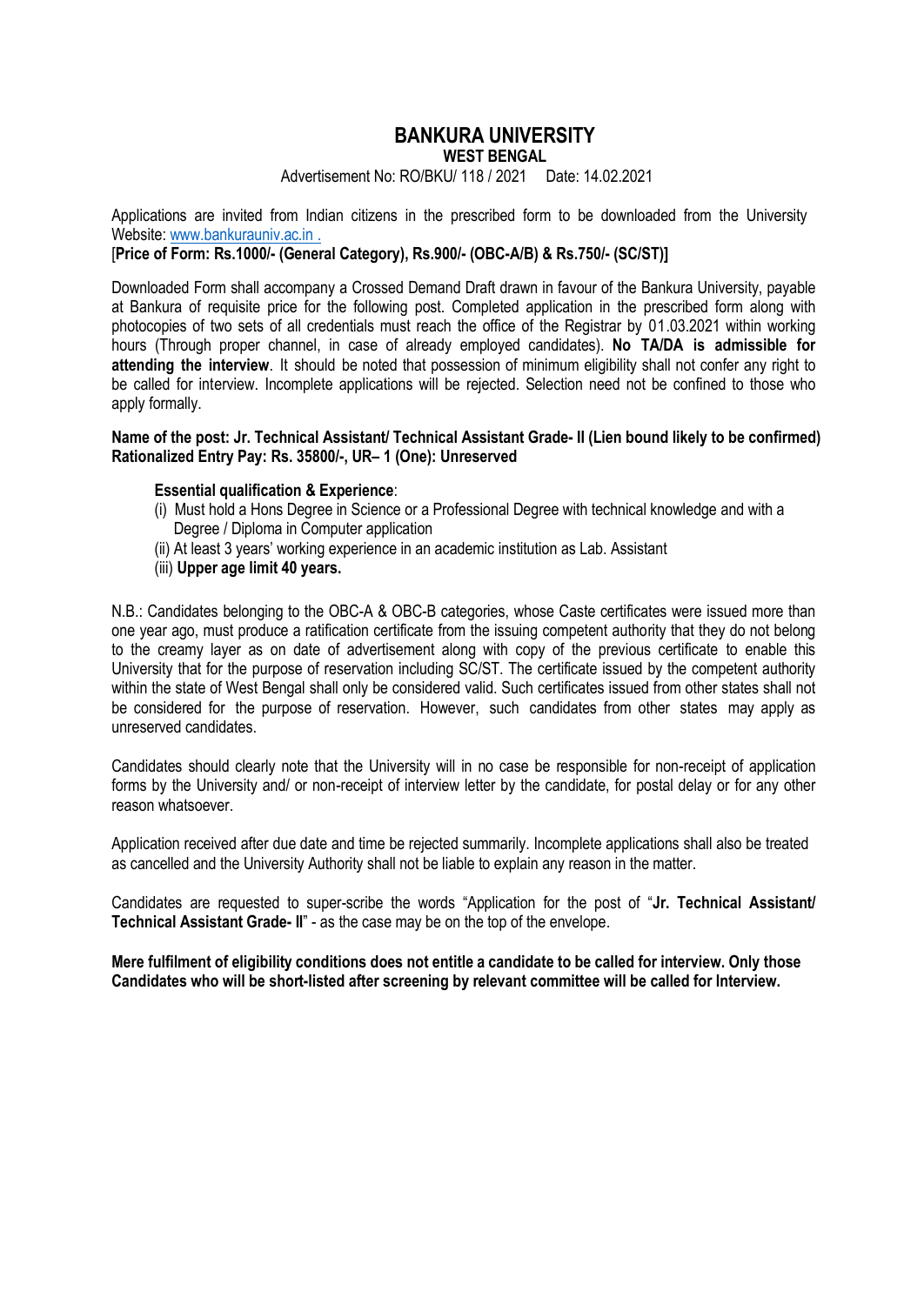

Affix colour photograph

## **Application for Non -Teaching Post**

(to be filled in by the candidate in his/her own handwriting)

| To                                                |
|---------------------------------------------------|
| The Registrar                                     |
| <b>Bankura University</b>                         |
| Main Campus, Bankura Block- II                    |
| P.O.-Purandarpur, Dist.- Bankura                  |
| Pin: 722155                                       |
| Ref: Adv. No. RO/BKU/ 118 /2021 Dated. 14.02.2021 |
|                                                   |

Sub : Application for the post of

Sir,

With reference to your above Advertisement. I beg to apply for the post of

the particulars as regards my candidature for the post are given below:

|    | 1. Name in full (in block letters)  |         |                 |                 |         |         |
|----|-------------------------------------|---------|-----------------|-----------------|---------|---------|
| 2. | a) Present address                  | t       |                 |                 |         |         |
|    | b) Permanent address                | t,      |                 |                 |         |         |
|    | c) Phone/Mobile No.                 | ÷       |                 |                 |         |         |
|    | d) e-mail (if any)                  | ٠       |                 |                 |         |         |
| 3. | Father's Name                       |         |                 |                 |         |         |
| 4. | Mother's Name                       | t       |                 |                 |         |         |
| 5. | Husband's Name                      | ÷       |                 |                 |         |         |
|    | 6. Date of Birth (in Christian era) | ÷       |                 |                 |         |         |
|    | 7. Age on the date of application   |         |                 |                 |         |         |
| 8. | Category                            | : Gen ⊟ | SC <sub>1</sub> | ST <sub>1</sub> | $OBC-A$ | $OBC-B$ |